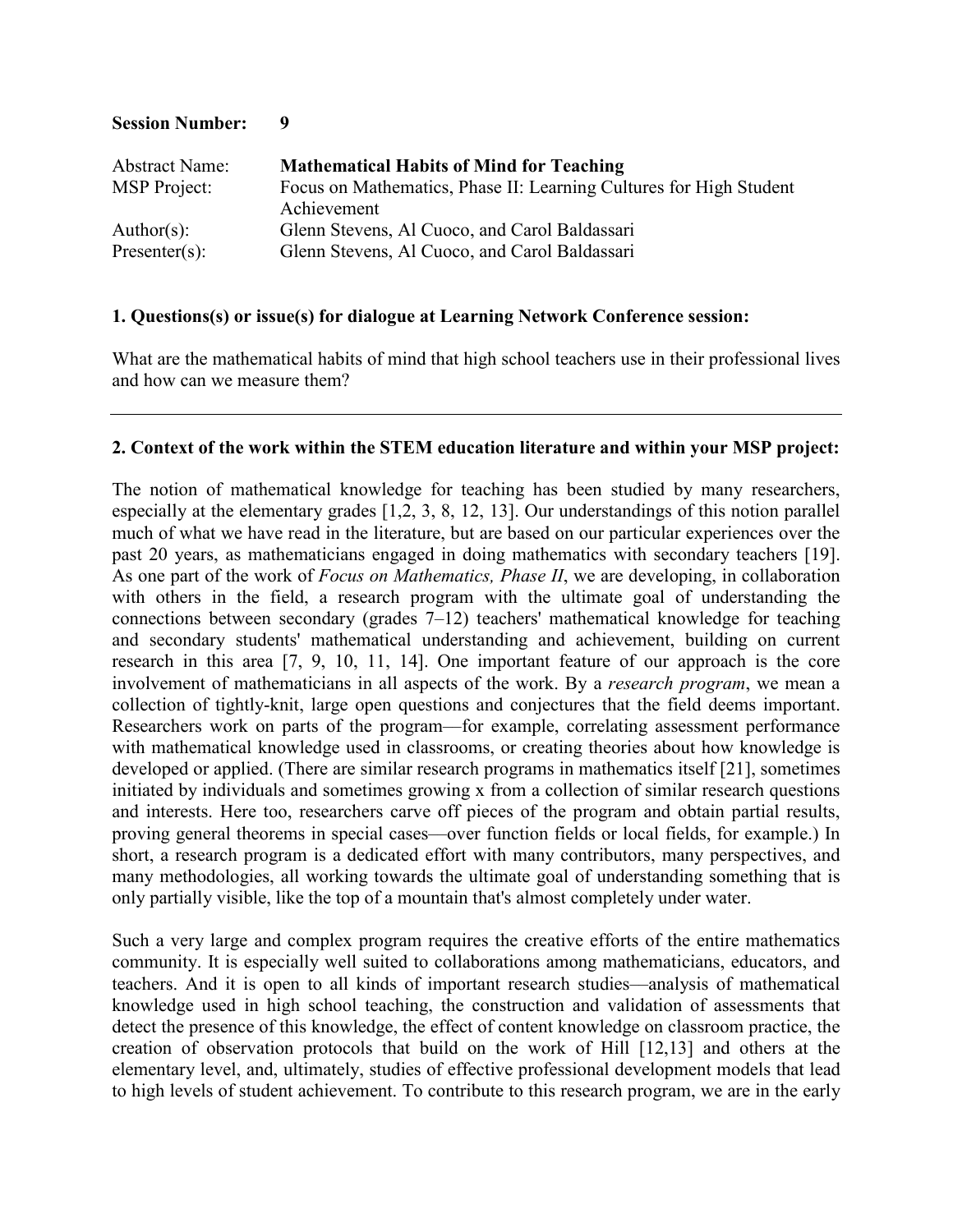stages of a *focused research study* that will investigate the research question stated in #1 above: *What are the mathematical habits of mind that high school teachers use in their professional lives and how can we measure them?*

Specifically, we will develop two assessment instruments: a paper and pencil assessment of mathematical habits of mind for teaching, and a classroom video observation protocol. These will be modeled on the MKT assessment and MQI protocol developed by Ball and Hill for documenting mathematical knowledge for teaching in elementary teachers [15]. Their assessment measures ``specialized" mathematical knowledge––that is, the knowledge that teachers use, as distinct from the mathematical knowledge held by the general public or used in other professions––whose components include representation of mathematical ideas, careful use of reasoning and explanation, and understanding unique solution approaches. These skills resemble the kinds of mathematical habits that we are interested in studying, at the high school level.

This session will report on progress to date. We will describe our preliminary analysis of mathematical habits of mind for teaching [5,6], share examples of items from the paper and pencil assessments, and report on preliminary observations of about 15 high school classrooms. Both the research program and research study will build on six years of data that has been collected and analyzed by the evaluation team for Focus on Mathematics, Phase I. We will report on this work, focusing on a set of case studies that were conducted with six teachers who have gone through an immersion experience in mathematics [16, 17, 18]. Our evaluators conducted a series of semi-structured interviews with each teacher, interviewed their principals, and made classroom observations of each teacher.

# **3. Claim(s) or hypothesis(es) examined in the work (anticipating that veteran projects will have claims, newer projects will have hypotheses):**

Rather than claims and conjectures, we have questions. For example, for decades, researchers have claimed that strong teacher content knowledge is a prerequisite for increased student achievement. Over the years, the claim has been refined, both in the nature of the specialized content knowledge used by teachers and in the characterization of genuine student achievement. *Focus on Mathematics* (and before it, *PROMYS for Teachers*) is built on the premise that an immersion experience in mathematics and participation in a mathematical community that involves practicing mathematicians helps teachers develop the habits of mind that are common among mathematicians, and we have some evidence that this is the case. But the question remains: *how do these habits of mind get customized and used in the profession of secondary teaching?* We have some conjectures and even some hopes, but no solid answers. The goal of our Phase II research study is to look more deeply into the effects of ``thinking like a mathematician'' on the work of middle and high school teachers (see [20] for an example of this).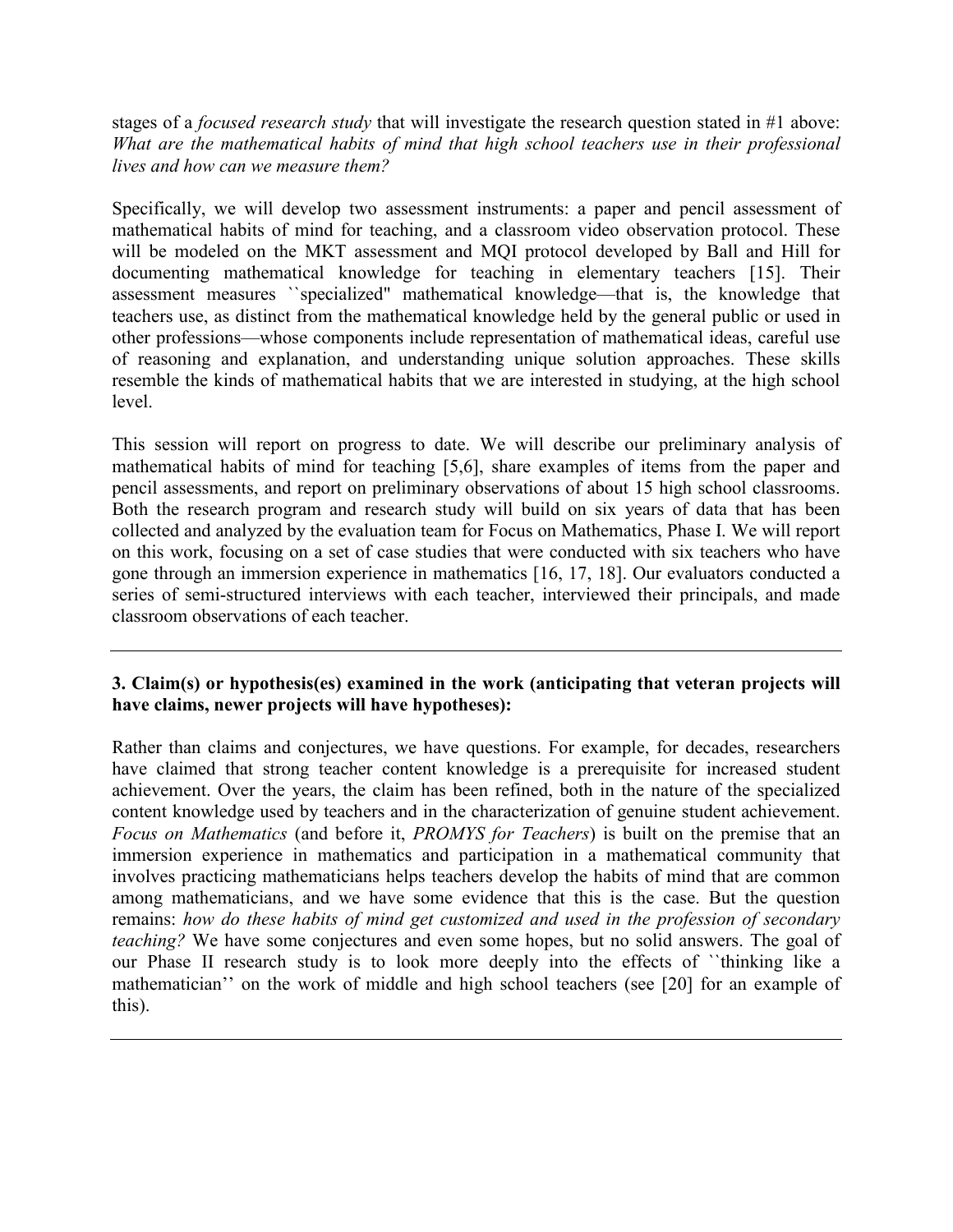### **4. Evaluation and/or research design, data collection and analysis:**

The design for the focused research study is to:

(1) develop a detailed definition of mathematical habits of mind for teaching (MHoM-T), building on our prior work on mathematical thinking, the specialized ways of thinking about mathematics (resembling the ways mathematicians think) used by teachers in their professional lives,

(2) develop and pilot test a paper and pencil assessment that measures the nature and degree of mathematical habits of mind for teaching and can be used as a pre and post measure in relation to professional development experiences, including immersion experiences,

(3) develop and pilot a coding scheme for mathematical habits of mind as exhibited in high school level mathematics classroom instruction, and

(4) conduct reliability and validity tests of both the paper and pencil and observation instruments and compare the results to determine the relationship between performance on the paper and pencil test and a focus on mathematical habits of mind in high school mathematics instruction,

5. Key insights (retrospective for veteran projects, prospective for newer projects) that have value for the Learning Network:

The retrospective insights from FoM-I and its predecessors are that experiences in intense mathematical immersion for a sustained period of time, coupled with membership in a permanent mathematical community gives teachers a view of mathematics that's faithful to the nature of the discipline itself. The prospective insight––essentially tied to question #3 above––is that this has implications for teaching practice, and the goal of the next three years is to research the nature of these implications.

# **References**

- Ball, D. (1991). Ball, Deborah Loewenberg (1991). Research on teaching mathematics: making subject matter knowledge part of the equation. In J. Brophy (Ed.), Advances in research on teaching: Vol. 2, 1-47. Greenwich, CT: JAI Press.
- Ball, D. L., Hill, H. C., and H. Bass. (2005) "Knowing Mathematics for Teaching: Who Knows Mathematics Well Enough To Teach Third Grade, and How CanWe Decide?" American Educator, Fall, 2005. Pp. 14–16, 20–22, 43–46.
- Ball, D.L., Thames, M.H., & Phelps, G. (2008). Content knowledge for teaching: What makes it special? Journal of Teacher Education, 59 (5), 389-407.
- Clarke, D.J. & Hollingsworth, H. (2002). "Elaborating a model of teacher professional growth." Teaching and Teacher Education, 18(8), pp. 947–967.
- Cuoco, A., (in press). Organizing a Curriculum around Mathematical Habits of Mind. To appear in The Mathematics Teacher, May, 2010.
- Cuoco, A., Goldenberg, E. P., and J. Mark. (1996). "Habits of mind: an organizing principle for mathematics curriculum." J. Math. Behav., 15(4), pp. 375–402.
- Ferrini-Mundy, J., Senk, S., & McCrory, R. (2005). Measuring Secondary School Mathematics Teachers' Knowledge of Mathematics for Teaching: Issues of Conceptualization and Design. ICMI Study Group 15 guas de Lindia , Brazil May.
- Heaton, R. M., & Rolle, Y. A. (2006). Mathematical habits of mind and middle level teaching